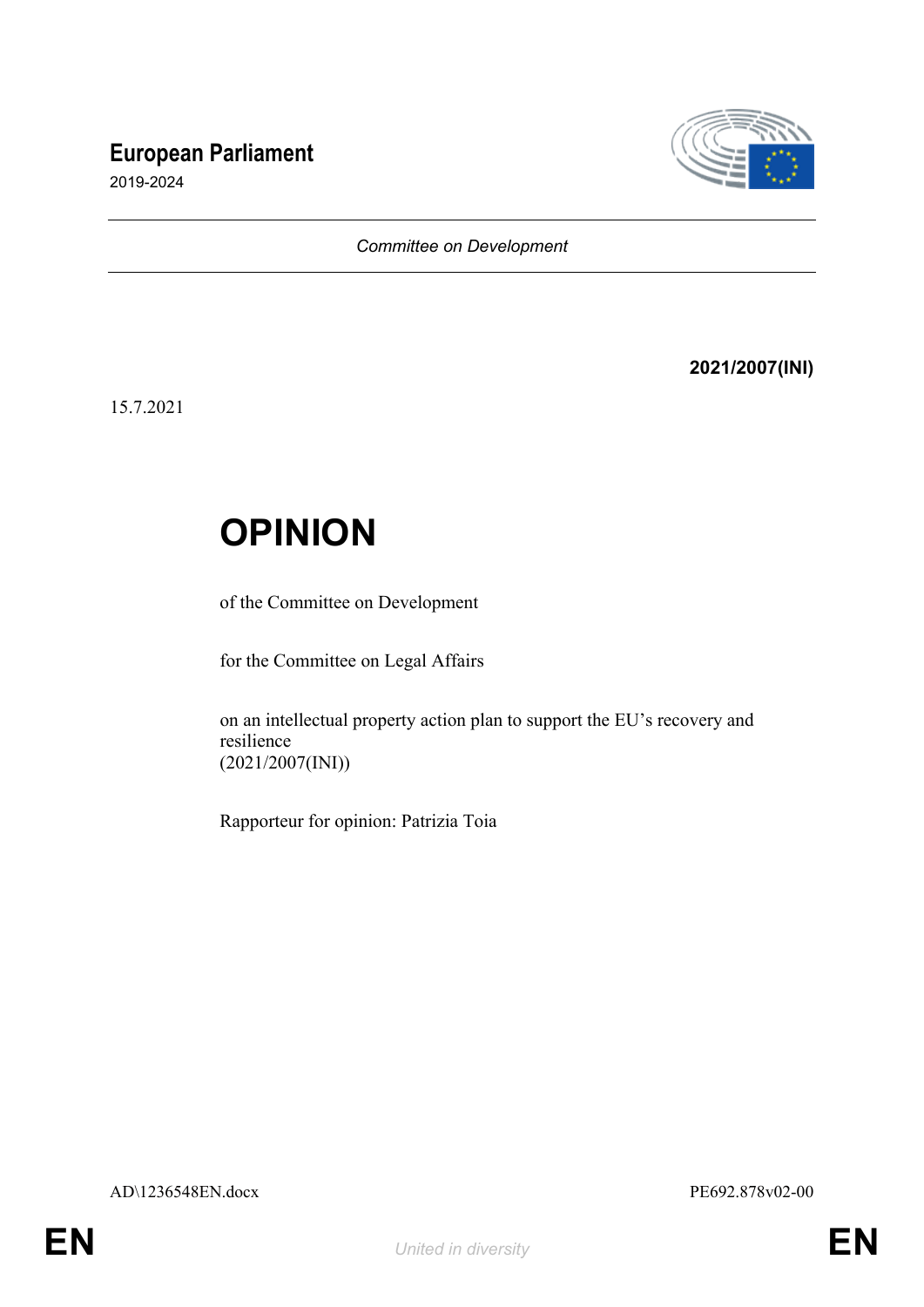PA\_NonLeg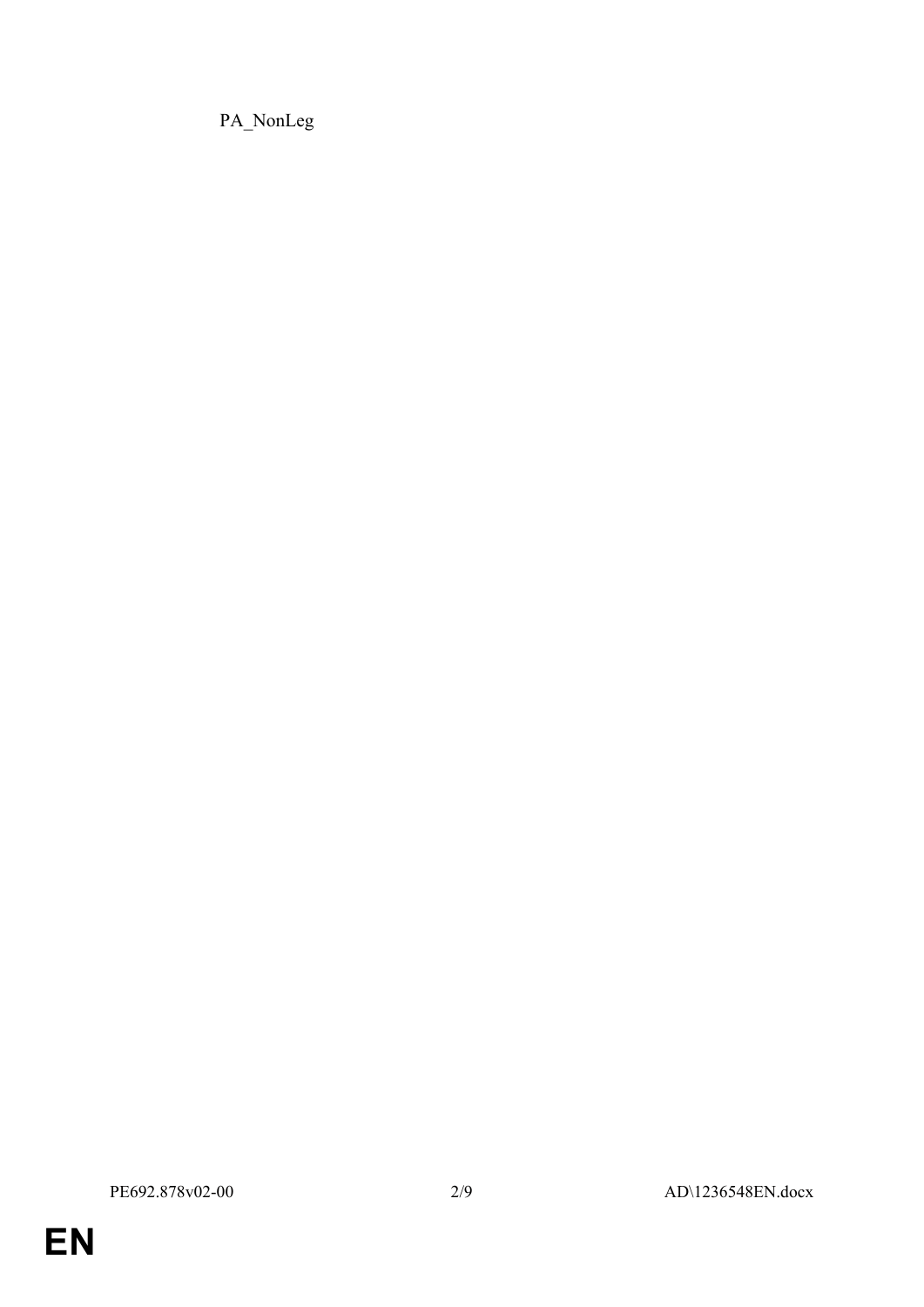### **SUGGESTIONS**

The Committee on Development calls on the Committee on Legal Affairs, as the committee responsible, to incorporate the following suggestions into its motion for a resolution:

- 1. Welcomes the communication on an intellectual property action plan to support the EU's recovery and resilience, but regrets that the focus on international cooperation and assistance to developing countries is poorly addressed; in this regard, calls on the EU to assume the role of a key global player in the field of intellectual property and to lead international efforts in order to accelerate and facilitate the sustainable development of low and middle income countries;
- 2. Highlights that, according to UNCTAD, while developed countries have been able to mobilise massively their monetary and fiscal resources to prop up their economy (estimated at between 20 and 25 % of their GDP), the poorest countries have mobilised just  $1\%$  to mitigate the socio-economic damage caused by the pandemic crisis<sup>1</sup>; emphasises that a diversified economy is a prerequisite for resilience to future shocks; underlines that the main barriers to the industrial upgrading of developing countries are production capacity constraints such as access to technology;
- 3. Calls on the Commission to continue strengthening intellectual property rights (IPR) protection and enforcement in non-EU countries, also through an increase in funding for targeted EU technical cooperation programmes and capacity building*,* such as the three ongoing IP Key cooperation programmes with China, South-East Asia and Latin America; in this context, encourages the Commission, on the basis of the EU's experience, to assist policymakers and enforcement authorities and provide them with knowledge and guidelines for improving the capacity to tackle infringements of IPRs, and to promote feasible solutions, which could significantly reduce costs and simplify the procedures for obtaining, maintaining and enforcing the protection of IPRs, as well as to give information to rights holders about the changing infringement landscape and the supply of counterfeit goods; welcomes in particular the intention to promote better generation and management of intellectual property (IP) on the African continent as part of a joint partnership building on the current four-year cooperation programme for Africa (AfrIPI), the first of its kind, which will lead to a better microclimate for SMEs, contribute to increasing competitiveness and flexibility, and, in the long-term, enhance the resilience of companies which operate in developing countries; urges the Commission to work towards forging a stronger consensus on the importance of IPR protection in increasing creativity, supporting bottom-up research and promoting socioeconomic growth and development, through which innovators and investors can encourage domestic innovationand attract sustainable foreign direct investment, also by offering the means to participate in global economic activities and by strengthening exports of local products;
	- 4. Welcomes the proposals for measures to promote the effective use and implementation of intellectual property, to facilitate access to and exchange of assets protected by

<sup>&</sup>lt;sup>1</sup> 'Reforming the International Trading System for Recovery, Resilience and Inclusive Development', UNCTAD Research Paper (No 65), April 2021, p. 3.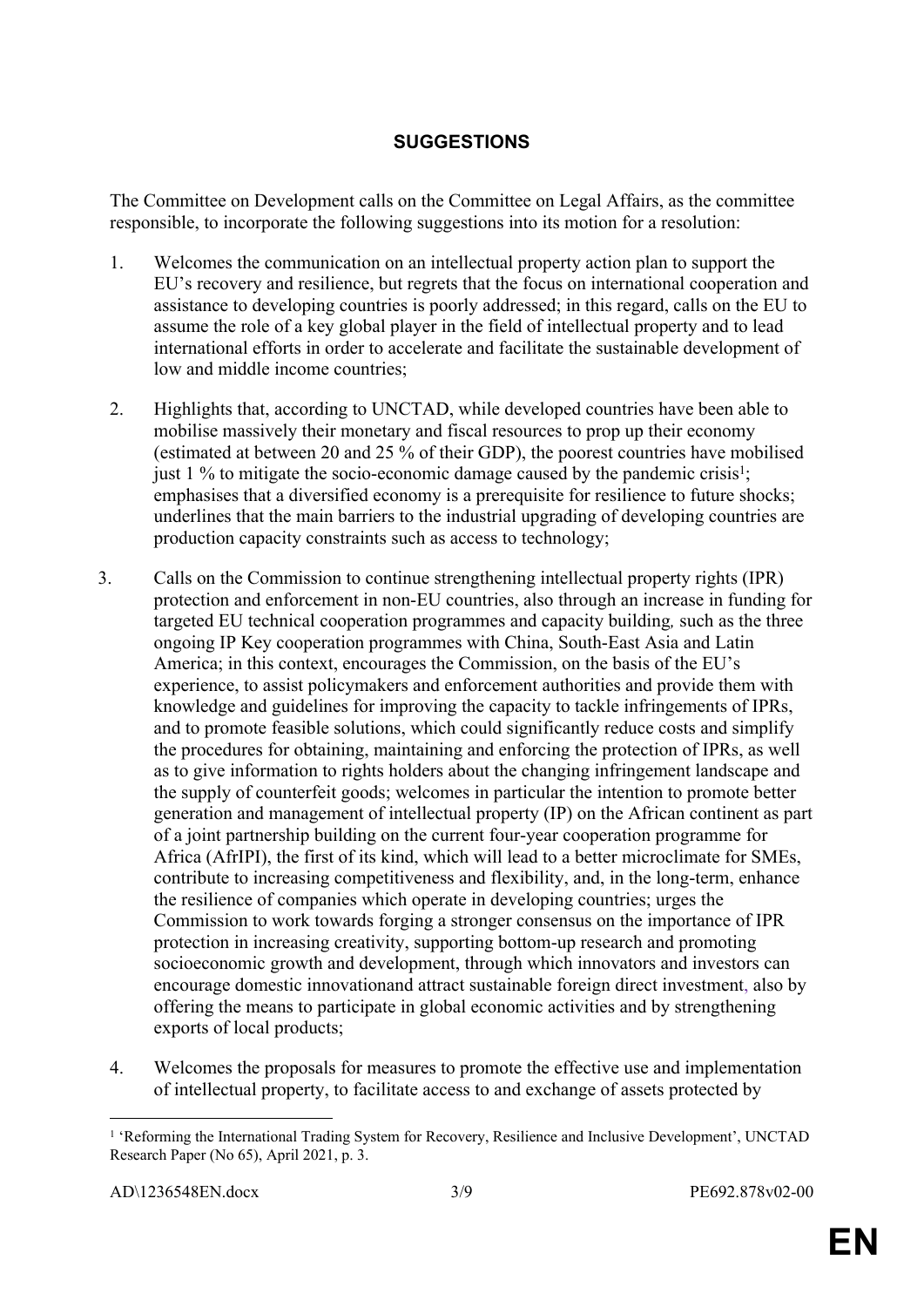intellectual property rights and to combat infringements of intellectual property rights; points out, however, that it is very important that these measures should not result in new or excessive obligations on businesses, in particular in the SME sector;

- 5. Points out that SMEs should be able to take full advantage of their technology and innovative products, processes or methods; underlines the importance of protecting IPRs, since infringements lead to losses for citizens and producers, such as loss of jobs, sales or tax revenue, and could inflict serious damage and pose risks to the health and safety of consumers;
- 6. Recalls that one of the main challenges for developing countries is to climb up the global value chain through economic diversification, which necessitates fair and prodevelopment global trade rules;
- 7. Calls on the Commission to boost research to determine how the IP strategies of companies based in developing countries differ from firms located in developed countries, and how legal systems in developing countries address IP protection*;* strongly encourages the Commission and the EU Delegations to assist producers and their associations as well as local authorities in developing countries in unlocking the potential of IP and reaping the economic value of local innovations, geographical indications and traditional knowledge; reiterates its call, in this regard, to respect the progress achieved in the international protection of indigenous peoples' rights over their genetic resources and associated traditional knowledge; encourages, moreover, consultation with business representatives and their associations, as well as with other interested groups, in order to collect and analyse the available data and information, with a view to ensuring that decisions taken in this field take into account the interests of all stakeholders in the broadest and most favourable manner possible; calls on the Commission to increase efforts to offer qualified consulting services with the purpose of helping innovative enterprises at the different stages of the research and innovation process, as well as to provide technical assistance and raise awareness as to the significance of the opportunities which new technologies, including digital means, offer for growth and competitiveness; more broadly, calls on the EU and its Member States to support regional projects such as the African Continental Free Trade Agreement, which should favour products of local enterprises and in this way support regional industrialisation processes;
- 8. Invites the Commission to help developing countries put in place effective policies in order to implement firmer sanctions and penalties for intellectual property right infringements, especially in relation to counterfeiting and pirated goods;
- 9. Calls on the Commission to ensure that owners of standard essential patents commit to licensing their patents on fair, reasonable and non-discriminatory terms in developing countries;
- 10. Recognises that IP systems contribute to the development of new medicines, but stresses that they must comply with international human rights law, public international law and public health requirements; notes that strong IPRs may limit access to medicines in developing countries while not necessarily encouraging pharmaceutical innovation that responds to the needs of developing countries; encourages the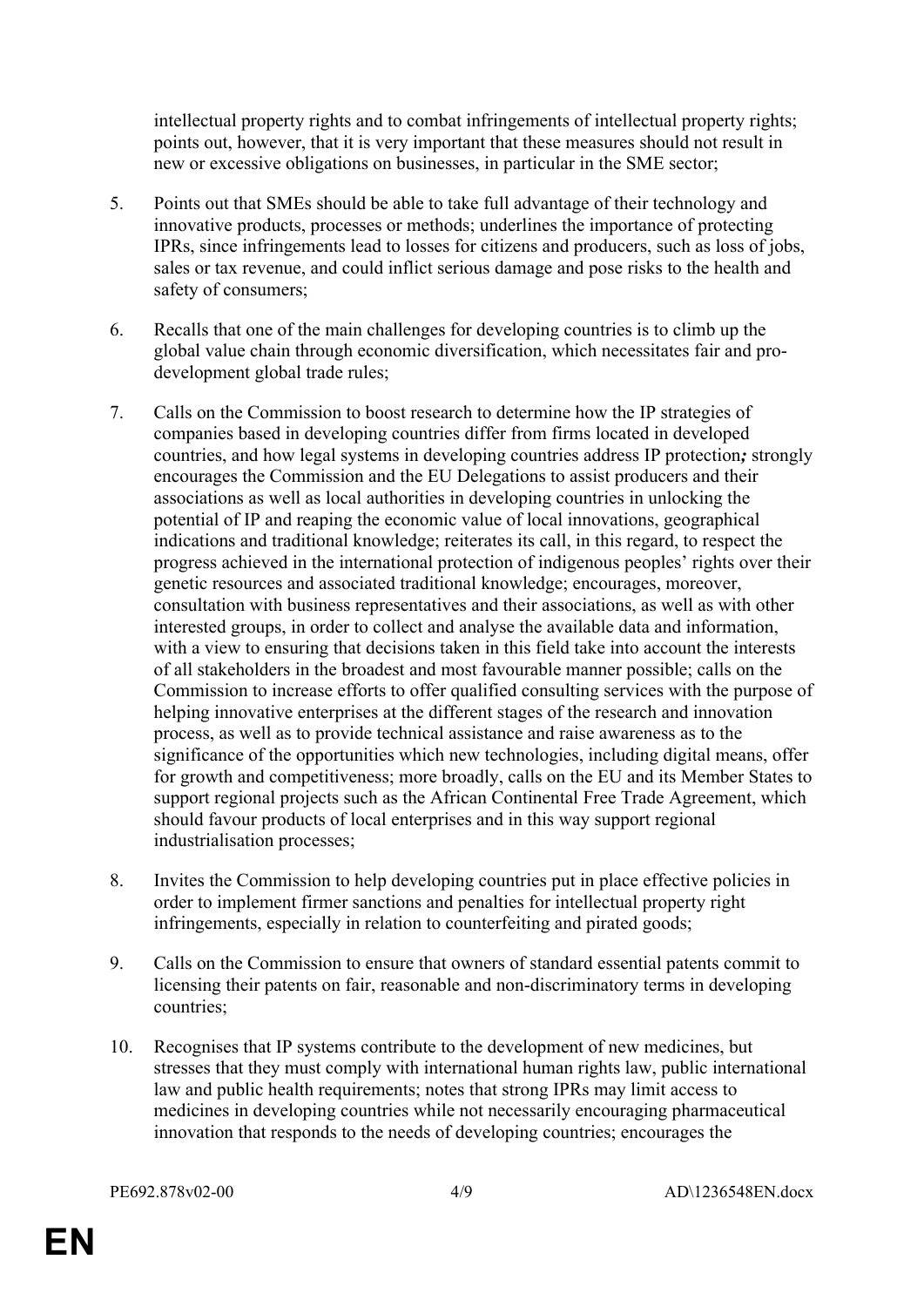Commission, therefore, to initiate a broader discussion at World Trade Organization (WTO) level on how best to avoid barriers to access to vaccines, medicines and other critical health services, in particular in the event of major health crises; stresses at the same time that producers of generic medicines, unlike producers of innovative medicines, tend to be more regional; asks the Commission in particular to promote regulatory solutions that encourage competition in generic medicine production while maintaining a balance between generic and innovative medicines; calls on the Commission and the Member States to increase efforts to offer qualified technical assistance and research funding in view of developing vaccines that prevent future outbreaks of diseases recurrent in developing countries, such as malaria or zika;

- 11. Welcomes the announcement of the revision and harmonisation of the legislation on industrial designs and the recognition of the need to develop the protection of geographical indications for non-agricultural products; recognises that such measures are necessary and can have a very positive impact on business competitiveness;
- 12. Stresses that a more equitable distribution of vaccines around the globe is essential to combat effectively the spread of COVID-19 and its mutations; recalls that, while COVAX, the vaccine pillar of the World Health Organization's (WHO) Access to COVID-19 Tools (ACT) Accelerator initiative, is aiming to have two billion vaccine doses available by the end of 2021, it will neither be enough to respond to the vaccination needs of the poorest countries to reach herd immunity, nor does it constitute an appropriate integrated global approach for scaling up production capacities worldwide;
- 13. Notes that the lack of access to affordable vaccines is still a major challenge in developing countries; considers, therefore, that investments in local manufacturing capacities, training of health professionals and the development of storage and roll-out capacities should be priorities in the EU external response to COVID-19;
- 14. Underlines that compulsory licensing only applies to patents as one category of intellectual property rights (IPR), but that other IPR categories are beyond the scope of compulsory licences;
- 15. Welcomes the fact that least-developed countries already enjoy a waiver, granted until 1 January 2033, regarding the implementation of the Agreement on Trade-Related Aspects of Intellectual Property Rights provisions on pharmaceuticals, and is convinced that suggestions of removing IP protections for vaccines would not remedy the existing shortage of vaccines; urges the Commission, therefore, in cooperation with the WTO, to follow through on its promise to engage in active and constructive text-based negotiations at the WTO to work on incentivising and supporting the scaling up of production capacities for vaccines in developing countries and incentivising voluntary licensing agreements, and to launch a dialogue on existing obstacles to voluntary licensing and how to overcome them;
- 16. Strongly supports effective measures to address the shortage of vaccines against COVID-19, especially in developing countries, and therefore supports the Commission and the Member States in their efforts to push non-EU countries to lift existing export bans and to step up the donation of vaccines; calls on the Commission and the Member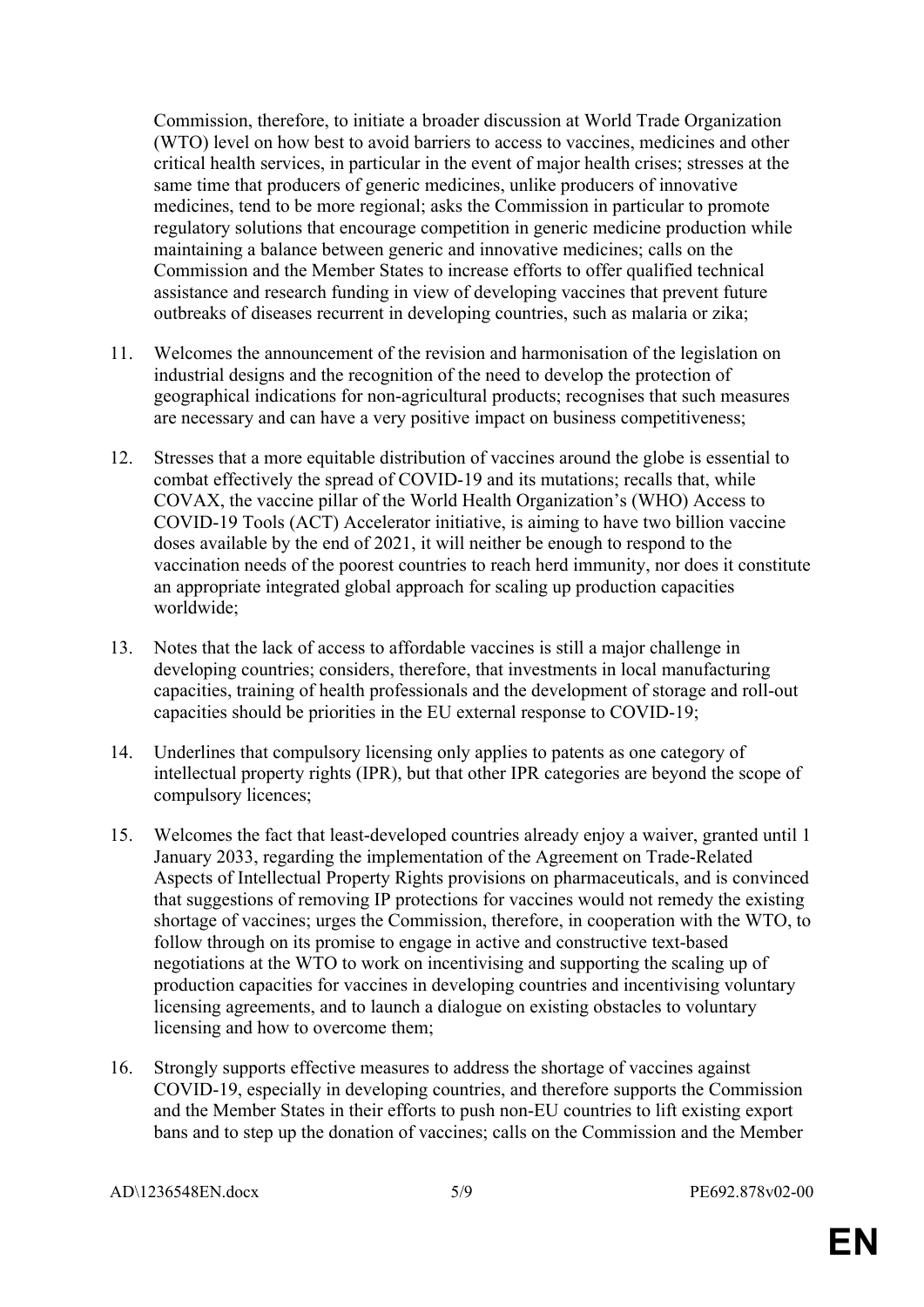States to further increase their efforts to support technology transfer and voluntary licensing for intellectual property rights to treat endemic or pandemic infectious diseases in the world population;

- 17. Notes that any decision taken within the existing framework should be conditional on the effective ramping up of global production capacity, ensuring that vaccines are fairly and evenly distributed through the removal of trade barriers on exports of vaccines, by encouraging voluntary licensing and sharing of know-how of leading pharmaceutical companies;
- 18. Calls on the Commission to engage in negotiations at the WTO to simplify the use of compulsory licenses under the TRIPS Agreement and provide more legal certainty to countries that use this flexibility, especially regarding the compensation to be paid; calls on the Commission to provide developing countries with technical assistance to enable the effective implementation of the current compulsory licensing framework when the circumstances provided for in Article 31 of the TRIPS Agreement occur in these countries, and to ensure that Member States smoothly implement Regulation (EC) No 816/2006 of the European Parliament and of the Council on compulsory licensing of patents relating to the manufacture of pharmaceutical products for export to countries with public health problems, in order to export these products when requested by developing countries with insufficient manufacturing capacity facing public health crises; welcomes, in this regard, that the Commission is exploring with Member States the possibility of creating an emergency coordination mechanism to be triggered when Member States consider issuing a compulsory licence;
- 19. Insists upon the need to support global open access to COVID-19 vaccines to scale up global production through technology transfer; underlines that the Commission has so far solely focused on encouraging Western vaccine manufacturers to share technology and licences on a purely voluntary basis;
- 20. Urges the Commission to maintain its strong support for innovation and intellectual property rights in global discussions;
- 21. Calls on the Commission to refrain from seeking expansive IP chapters in Free Trade Agreements with middle-income and lower-middle income developing countries, such as TRIPS-plus measures, and to review the existing ones in order to ensure that they are in line with the Doha Declaration on TRIPS and Public Health;
- 22. Is of the opinion that the EU should urgently foster multilateral arrangements at WTO level, including a treaty on pandemics, as recently proposed by the President of the European Council, as part of the 'Health and Trade Initiative' to be adopted in November 2021 during the twelfth Ministerial Conference and at the next WHO general assembly;
- 23. Calls on the Commission to support developing countries in reviewing their national IP laws, taking into account available flexibilities, especially the LDCs transition waivers and those not commonly used in these countries, such as the research exception and the regulatory review exception;
- 24. Encourages developing countries to strengthen regional value chains and intra-regional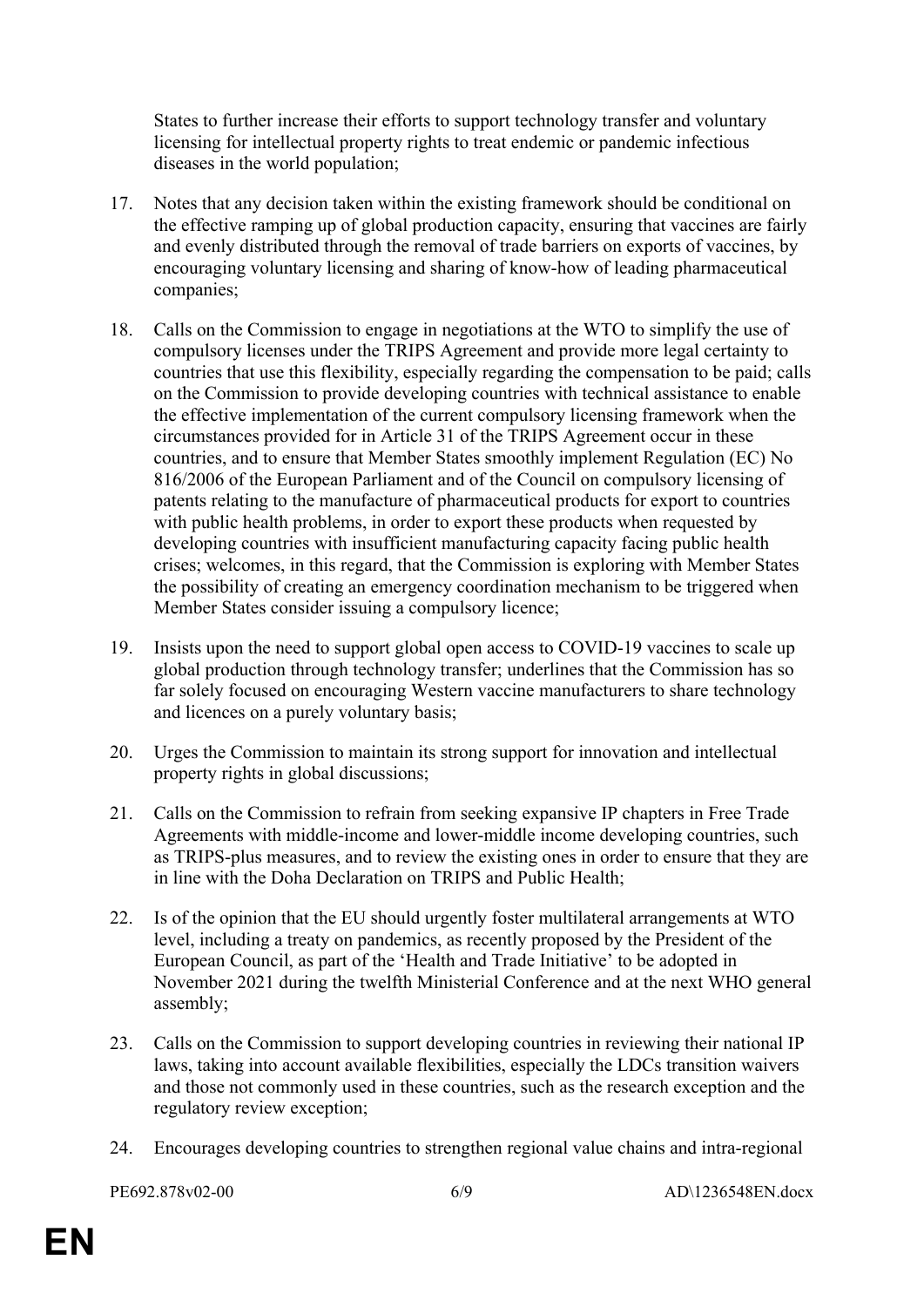trade and investments in health and health-related areas, notably through collective R&D efforts in medical research and regional pooling of resources; notes with concern that, according to the Global Trade Alert, as of 21 March 2020, 54 governments had introduced export curbs on key medical supplies since the beginning of that year<sup>2</sup>; stresses that regional trade pacts should be used to prevent export bans on key products in times of global and regional shortages, as in the case of the ongoing pandemic crisis;

- 25. Takes note of the Commission's intention to evaluate and revise the Community Plant Variety Rights (CPVR); recalls the EU's commitments to implement the 2030 Agenda and its objective to leave no one behind; stresses that small-scale farmers (SSFs) and agricultural biodiversity are critical to achieving the SDGs; accordingly, stresses the need to support a rights-based approach to implement the Declaration on the Rights of Peasants and Other People Working in Rural Areas adopted by the United Nations General Assembly at its 73rd Session in December 2018;
- 26. Highlights that small-scale farmers (SSFs) and agricultural biodiversity play a critical role in healthy, nutritious diets and ensuring the resilience of agricultural production systems to cope with climate change; recalls also that seed diversity is vital in building the resilience of farming to climate change;
- 27. Recalls that farm-saved seeds are estimated to account for over 80 % of farmers' total seed requirements in some African countries; calls for the EU to support intellectual property rights regimes that enhance the development of locally adapted seed varieties and farm-saved seeds, in line with the provisions of the International Treaty on Plant Genetic Resources for Food and Agriculture (ITPGRFA), which safeguards the rights of farmers to maintain genetic resources for purposes of food security and climate change adaptation, and Article 19 of the UN Declaration on the Rights of Peasants and Other People Working in Rural Areas, according to which peasants have the right to maintain, control, protect and develop their own seeds and traditional knowledge.

<sup>&</sup>lt;sup>2</sup> Reforming the International Trading System for Recovery, Resilience and Inclusive Development, UNCTAD Research Paper (No 65), April 2021, p. 20.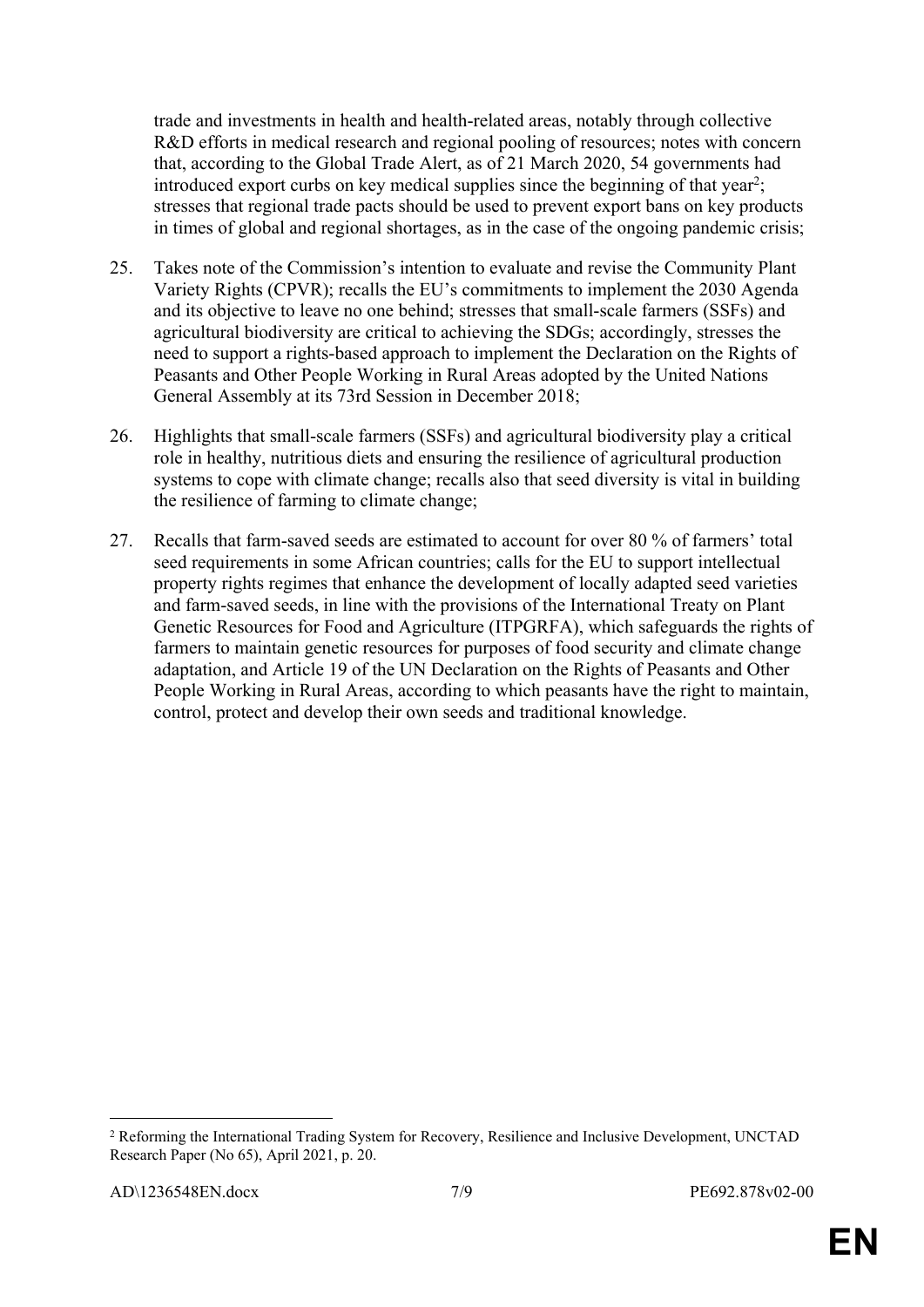## **INFORMATION ON ADOPTION IN COMMITTEE ASKED FOR OPINION**

| Date adopted                           | 13.7.2021                                                                                                                                                                                                                                                                                                                                                                                                                                                          |
|----------------------------------------|--------------------------------------------------------------------------------------------------------------------------------------------------------------------------------------------------------------------------------------------------------------------------------------------------------------------------------------------------------------------------------------------------------------------------------------------------------------------|
| <b>Result of final vote</b>            | 12<br>$+:$<br>$\mathbf{0}$ :<br>10                                                                                                                                                                                                                                                                                                                                                                                                                                 |
| Members present for the final vote     | Anna-Michelle Asimakopoulou, Hildegard Bentele, Dominique Bilde,<br>Udo Bullmann, Antoni Comín i Oliveres, Ryszard Czarnecki, Gianna<br>Gancia, Charles Goerens, Mónica Silvana González, Pierrette<br>Herzberger-Fofana, György Hölvényi, Rasa Juknevičienė, Beata<br>Kempa, Pierfrancesco Majorino, Erik Marquardt, Janina Ochojska, Jan-<br>Christoph Oetjen, Michèle Rivasi, Marc Tarabella, Miguel Urbán<br>Crespo, Chrysoula Zacharopoulou, Bernhard Zimniok |
| Substitutes present for the final vote | Ewa Kopacz, Iskra Mihaylova, Marlene Mortler, Patrizia Toia                                                                                                                                                                                                                                                                                                                                                                                                        |